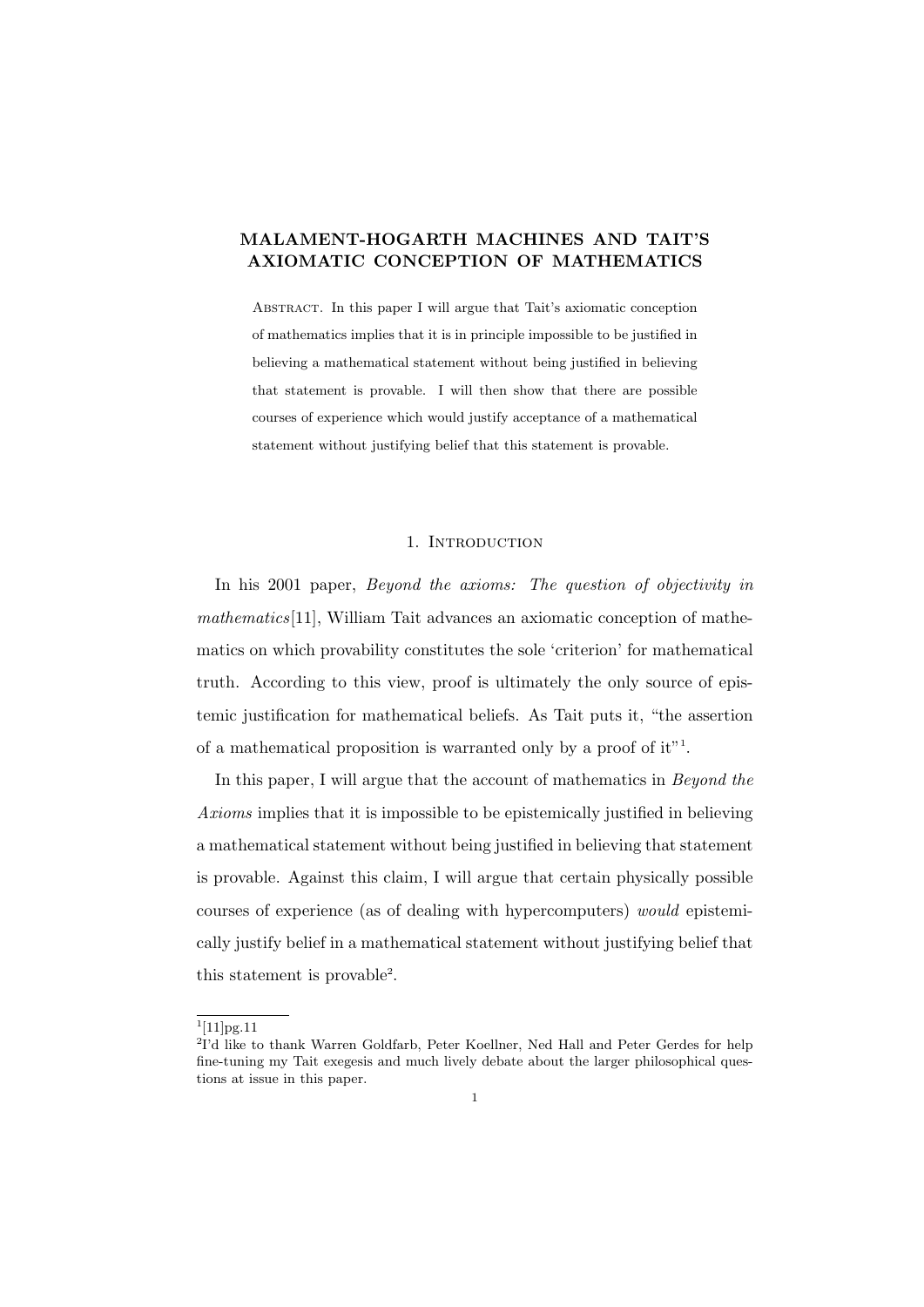## 2. TAIT'S AXIOMATIC APPROACH TO MATHEMATICS

2.1. The Axiomatic Approach. At the beginning of Beyond the  $Ax$ ioms[11] Tait criticizes forms of realism which make mathematics 'speculative' in the sense that, "even the most elementary computations, deductions and propositions must answer to a reality which we, at best, can only partially comprehend and about which we could be wrong."<sup>3</sup> Instead, he proposes an axiomatic approach to mathematics, on which any consistent mathematical practice we adopt would give meaning to our mathematical expressions in such a way as to ensure the truth of whatever statements this practice instructed us to accept.

This account claims to be a form of realism, in the sense that it takes mathematical statements to be literally true and to stand in no need of paraphrase. However, it denies that our choice of mathematical axioms is answerable to an independent reality which these axioms partly and fallibly describe. As a result, foundational worries about whether our most fundamental axioms might be false are necessarily unfounded. We can acquire particular false mathematical beliefs if, for example, a slip of the pencil leads us to falsely believe that a statement is derivable from our axioms, but it would be impossible for statements which we accept as axioms to themselves be false. The only way our axioms can fail to express truths is if they are inconsistent – which Tait thinks would make our relevant mathematical talk meaningless rather than false<sup>4</sup>. Accordingly, the traditional realist's problem of accounting for human knowledge of mathematics reduces to a problem of explaining our ability to choose consistent axioms.

 $^{3}[11]$  pg.4

<sup>&</sup>lt;sup>4</sup>He writes, "if we should discover a contradiction in Peano Arithmetic, say, that would ... undermine the sense of existence assertions concerning numbers (and so the sense of their negations, as well)"[11]  $pg.3$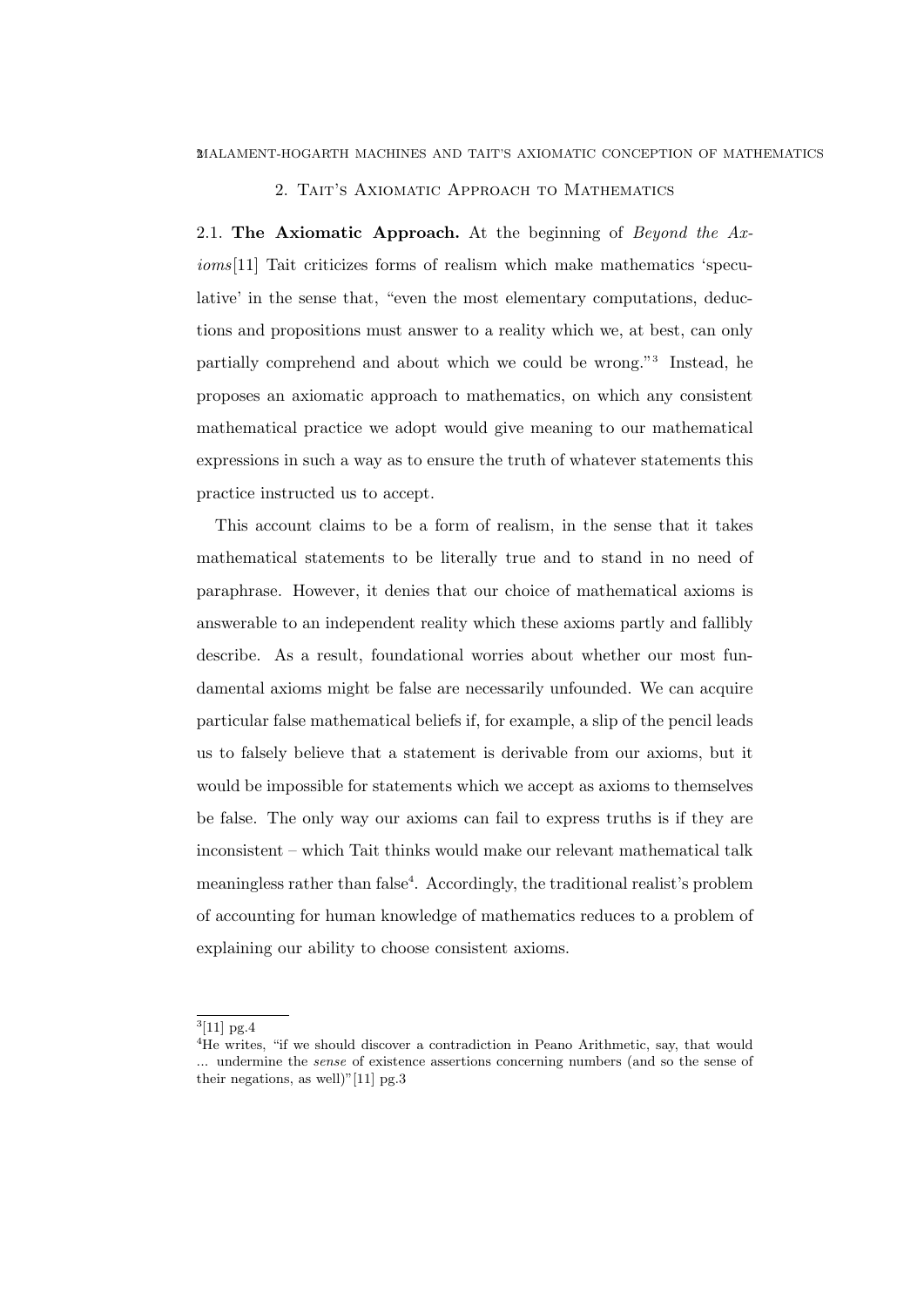2.2. Contrast With More Conventional Approaches. To appreciate how radical Tait's proposal that all consistent mathematical practices would express truths is, it will be important to distinguish the (essentially syntactic) notion of consistency which Tait appears to have in mind in Beyond the Axioms from a more demanding notion, coherence, which is relevant to contemporary discussions of structuralism, plenitudinous platonism and other similar philosophical interpretations of mathematics. To do this, we must first clarify what Tait means by proof and mathematical practice.

In Tait's sense, a mathematical practice is a practice of accepting certain premises (the axioms) and certain kinds of inferences within the context of a mathematical argument. Note that, in this sense, our mathematical practice reflects our full judgment of what proofs suffice to establish their conclusions, as opposed to merely establishing that these conclusions can be proved from certain arbitrary axioms. Thus, for example, our mathematical practice (in the sense which Tait has in mind) will plausibly include something like the combination of first order logic and the standard Zermelo-Fraenkel (ZF) axioms of set theory<sup>5</sup>. Also, note that while some might be inclined to call various infinitary objects proofs, Tait's usage in Beyond the Axioms makes it clear that he takes proofs be not only finitary but also algorithmically verifiable. For, Tait assumes that Gödel's incompleteness theorem applies to our mathematical practice<sup>6</sup>. Thus it appears that (for the purposes of this paper) Tait takes our mathematical practice to be algorithmically describable, and means to avoid any non-computable notion

<sup>5</sup> It will plausibly also include more than this. For although all propositions which can be derived by applying first order logic to the Zermelo-Fraenkel axioms would be accepted by mainstream mathematicians, there are further statements, such as the arithmetical sentence Con(ZF), which cannot be proved from these axioms yet are taken as genuine items of mathematical knowledge and perfectly acceptable starting points for proofs.

<sup>&</sup>lt;sup>6</sup>"But, of course, completeness fails and must fail. Nor is the essential incompleteness due simply to Gödels incompleteness theorem."[11] pg. 3.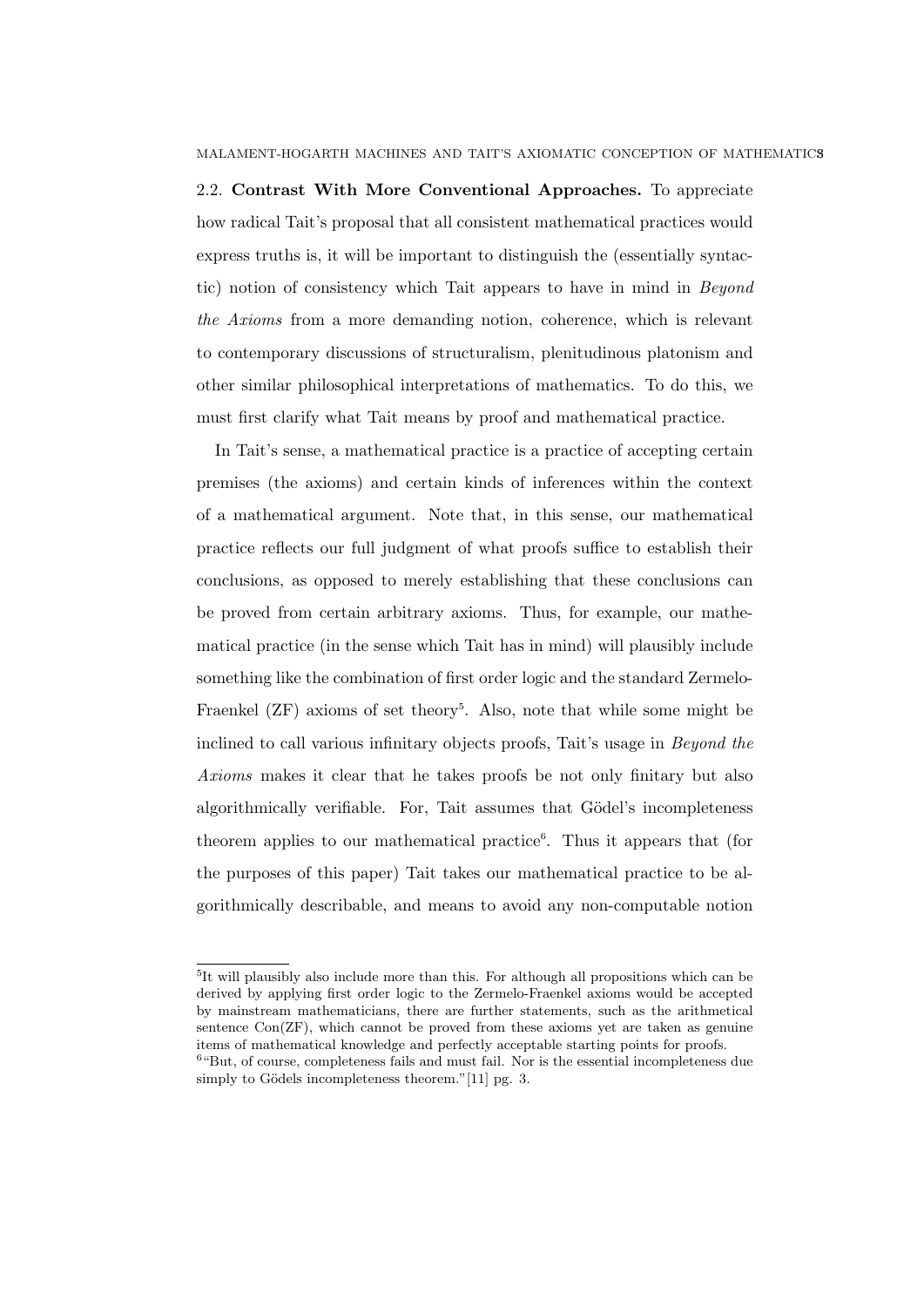4MALAMENT-HOGARTH MACHINES AND TAIT'S AXIOMATIC CONCEPTION OF MATHEMATICS of consequence or specification of axioms that might evade the assumptions of Gödel's theorem.

With this in mind, I will say that a mathematical practice is *syntactically* consistent if it does not permit one to derive both a statement and its negation<sup>7</sup>. I will also say that a mathematical practice is *coherent* if it is (mathematically) possible to simultaneously satisfy its axioms, and all theorems which its inference rules allow one to prove from these axioms<sup>8</sup>. When the allowed inferences are clear from context, I will speak of theories being syntactically consistent or coherent. Note that the statements we make in our mathematical practice seem to require things that go beyond there first order consequences<sup>9</sup>. We will see that in such circumstances the notions of consistancy and coherence can come apart.

Many philosophers with structuralist, plenitudinous platonist or fictionalist leanings are attracted to the idea that  $all<sup>10</sup>$  and only coherent theories are legitimate topics for mathematical investigation. Accordingly, they accept that all coherent mathematical practices would lead mathematicians to express only truths if they were adopted. However, they do not accept Tait's stronger claim that all syntactically consistent practices would lead mathematicians to express only truths, because they think that syntactically consistent theories need not be coherent.

<sup>&</sup>lt;sup>7</sup>i.e. if one cannot derive both a statement and its negation using the premises and inference rules permitted by that practice

<sup>8</sup>For instance, the existence of a model demonstrates the coherence of a theory but, when working in strong logics, it may not be the case that all coherent collections of axioms have a set model e.g. if one can uniquely describe the structure of the sets then this description will not apply to any structure inside the universe of sets

<sup>&</sup>lt;sup>9</sup>e.g., the statement that every set has a powerset intuitively requires something that isn't true in a countable model of ZFC

 $10$ In the case of the plenitudinous platonist I am speaking loosely with regard to the claim that all coherent theories are acceptable topics for investigation. For appeal to quantifier restriction, broad limits on abstraction or something more is needed to deal with the fact that not all internally coherent descriptions of mathematical objects are compatible with one another.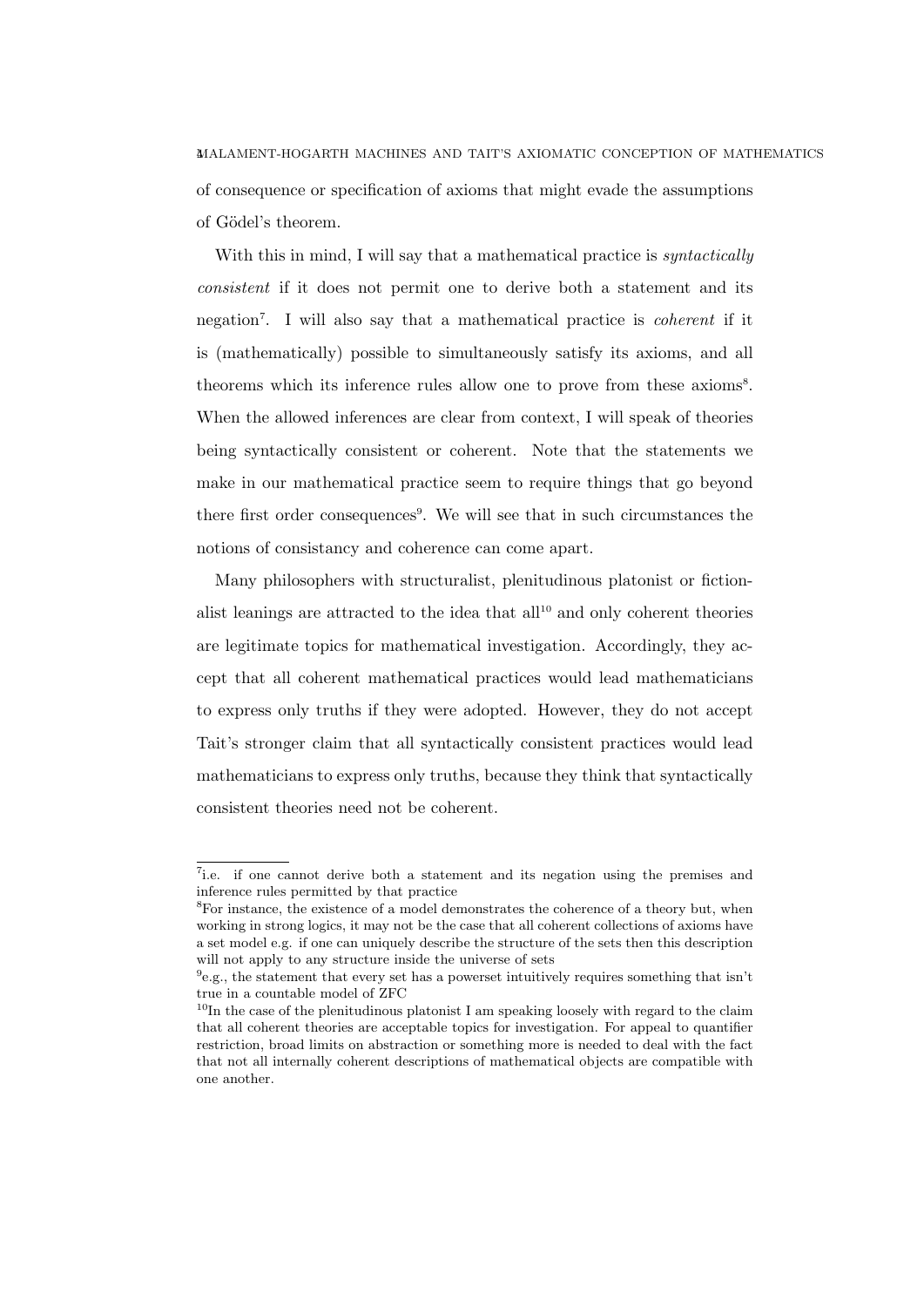These considerations are more than hypothetical, as most most mathematicians and philosophers of mathematics accept non-first-order claims about mathematical subjects (number theory, analysis, set theory etc.) which they take to uniquely describe the intended structure of the numbers  $11 -$  and thus constrain the meaning of their terms in such a way as to give definite truth values to all statements in the language of number theory. Insofar as no algorithmic proof procedure can (correctly) decide all questions of number theory, any proof practice whose axioms included such descriptions of the numbers would have to fix truth values for certain number theoretic statements which it did not allow one to prove or refute.

Accordingly it appears that syntactically consistent extensions of our mathematical practice can nonetheless fail to be coherent. Tait rejects this line of reasoning by denying that we can have any such proof-practicetranscendent grip on the intended structure of the numbers. He denies that there can be any " upon which a proposition, undecided by our present axioms, is nonetheless really true or really false."<sup>12</sup> Thus, he denies that claims like, 'The numbers are as small as possible while satisfying Peano Arithmetic' can take on a meaning which requires the truth (or falsehood) of statements that our mathematical practice doesn't let us prove or refute.

Motivated by roughly Wittgensteinian concerns about manifestability, Tait criticizes various proposals about what such a proof-transcendent understanding of the intended structure of the natural numbers could consist in. He points out that, for example, any definition we give of the intended structure of the natural numbers will itself use terms that need to be

 $11$ For instance, they believe the numbers are as small as possible while satisfying certain basic principles of arithmetic. However, no consistent collection of first-order axioms can fully express this idea. Any first-order theory that describes the natural numbers will also be satisfied by some non-standard model including infinite 'numbers.' Thus, it would seem that our real axioms for the numbers go beyond what is first-order expressible, in ruling out these spurious infinitary 'numbers.

 $12[11]$  pg. 13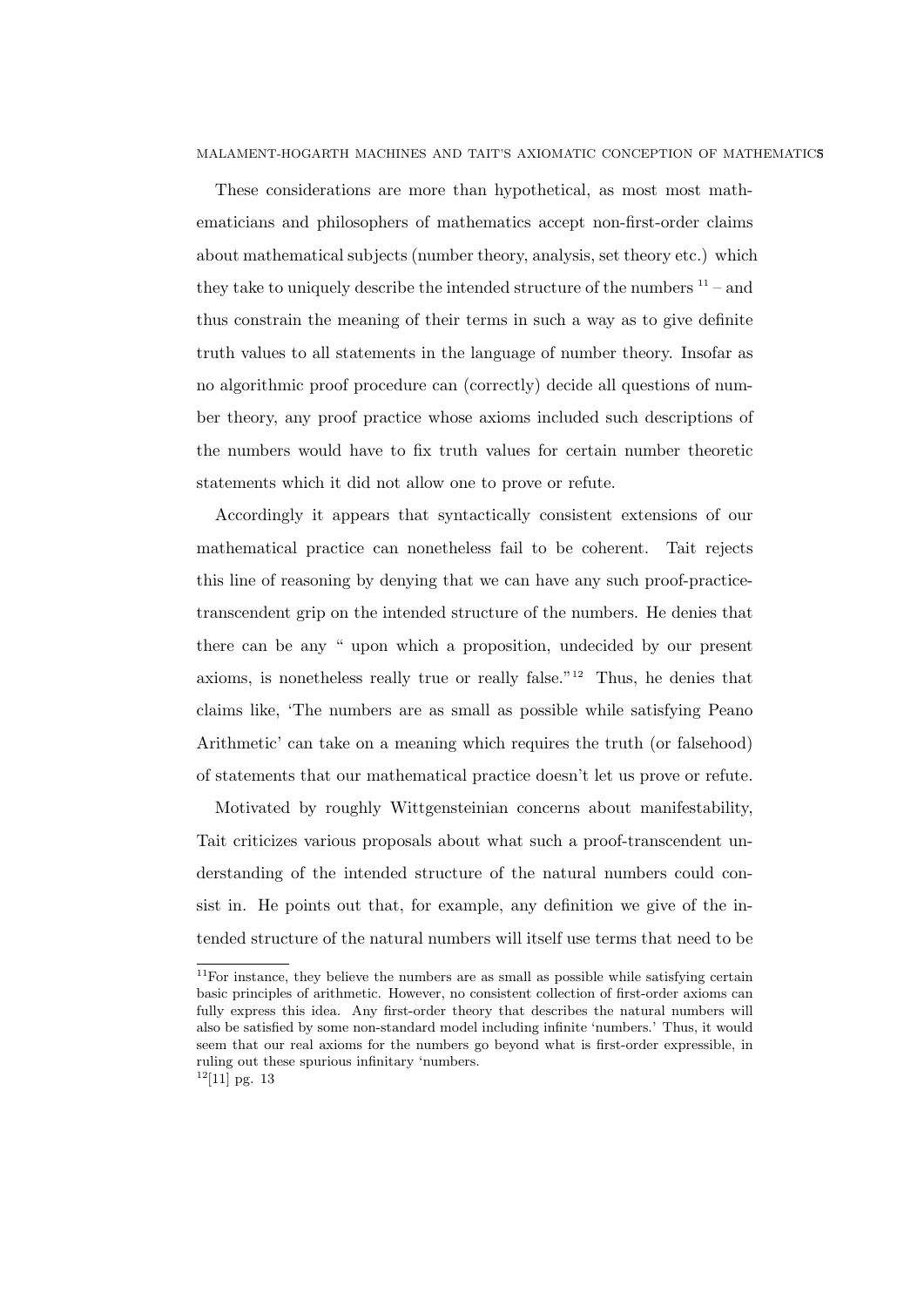antecedently understood, that any mental picture we associate with these words will need interpretation and that facts about the neural mechanisms which underly our actual use of mathematical terms cannot ground a distinction between correct use and psychologically natural and ingrained but incorrect use.

This skepticism about claims to a proof transcendent grip on logical and mathematical notions puts Tait in a position to accept the shocking claim that any syntactically consistent theory, including any syntactically consistent extension of the axioms which we allow to figure in our reasoning about the numbers, could express a truth if we chose to extend our mathematical practice in the appropriate way. In cases where a claim about the structure of the numbers is not provable or refutable from axioms, he holds that we are free to stipulate either answer. So, for example, Tait must accept that we are free to stipulate the truth or falsity of any number theoretic statements which are genuinely independent of our mathematical practice. Indeed, in the case of the Continuum Hypothesis (a set theoretic statement which can be shown to be independent of the generally accepted ZFC axioms of set theory) he explicitly says that, "Until we determine it, CH [the contiuum hypothesis is  $\ldots$  indeterminate<sup>"13</sup> and there may be equally good directions in which our conception of set could develop which would require us to adopt axioms which imply either the continuum hypothesis or its negation.

# 2.3. Independence and the Axiomatic Conception of Mathematics.

One might think that any theory which takes mathematical practices to play as direct a role in determining mathematical truth as Tait's does would face problems with Gödelian incompleteness. However, Tait, while accepting that the premises of the Incompleteness theorem apply to the system of

 $13[11]$  pg.13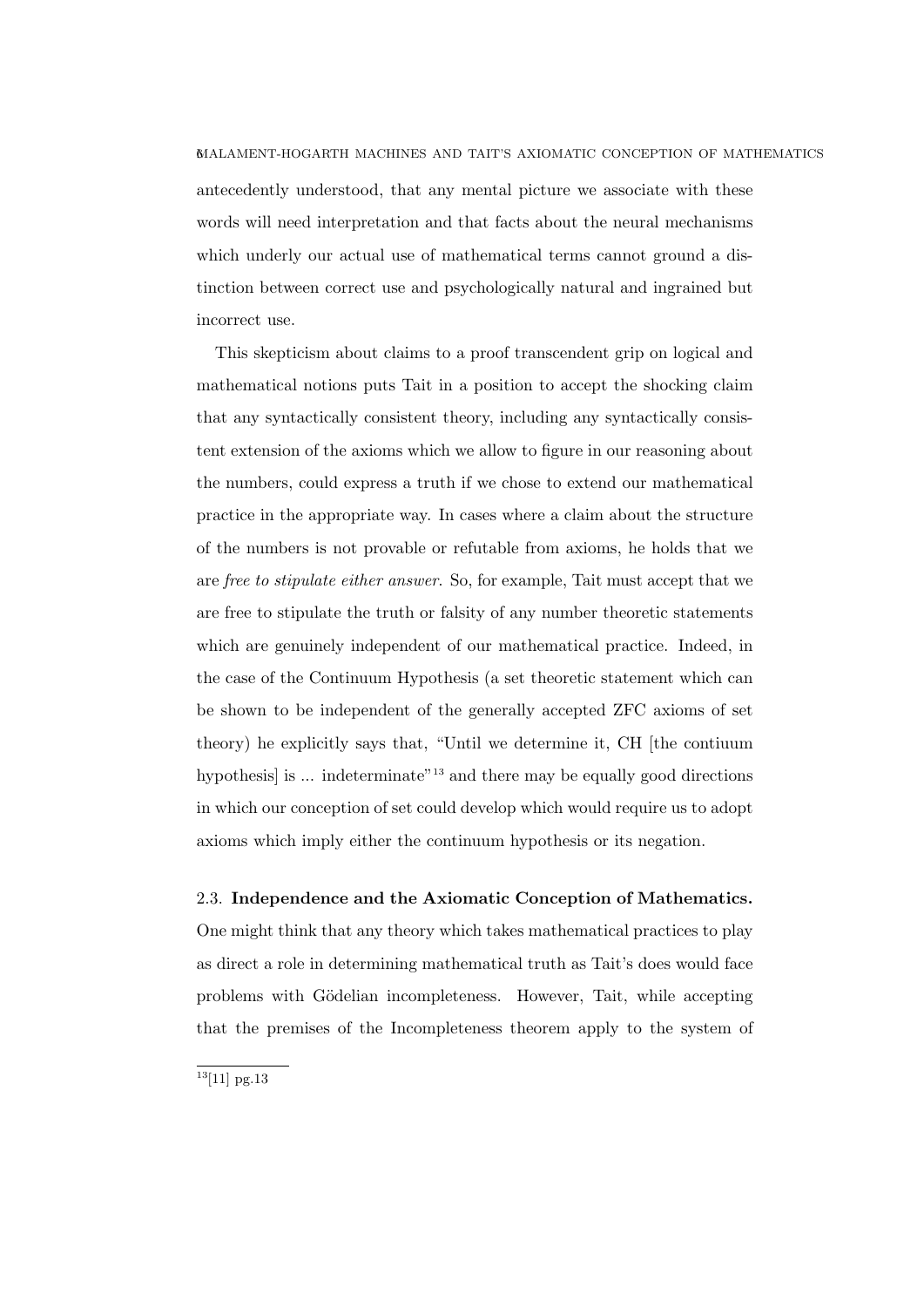MALAMENT-HOGARTH MACHINES AND TAIT'S AXIOMATIC CONCEPTION OF MATHEMATICS7 axioms and inference rules which constitute human proof practices, evades the obvious problems.

For example, allowing that some mathematical statements will be neither provable nor refutable from axioms we are inclined to accept does not prevent Tait from making sense of mathematicians' use of the law of the excluded middle. Insofar as all statements of the form  $\phi \vee \neg \phi$  are provable in classical logic, and classical logic forms part of accepted mathematical proof procedures, these statements will come out to be true on Tait's account even in cases where neither  $\phi$  nor  $\neg \phi$  is provable. Furthermore, Tait suggests that in taking our mathematical practice to ensure the truth of  $\phi \vee \neg \phi$  we should take it to ensure the truth of statements of the form  $\phi$  is true or  $\phi$  is false' as well. Thus, Tait accepts all the same claims as the standard Platonist about principles derived from the law of the excluded middle.

The difference between Tait's view and more conventional views only emerges when we consider the possibility of introducing new mathematical axioms. As we saw above, platonists, structuralists and some fictionalists will rely on the categoricity of our non-first-order description of the num- $\mathrm{bers}^{14}$  to conclude that our current understanding of the intended structure of the numbers already suffices to determine a definite answer to the question of whether any number theoretic claim is true, whether we know it or not. As a result, they maintain that we are not free to sharpen our mathematical notions by stipulating an arbitrary answer to this question.

In contrast, Tait holds that there are no grounds on which a statement which is independent of our axioms could be right rather than wrong. He denies that we have any proof-transcendent grasp of the intended structure of the numbers which determines a right answer to statements independent

<sup>14</sup>That is, on the fact that these descriptions uniquely determine a mathematical structure.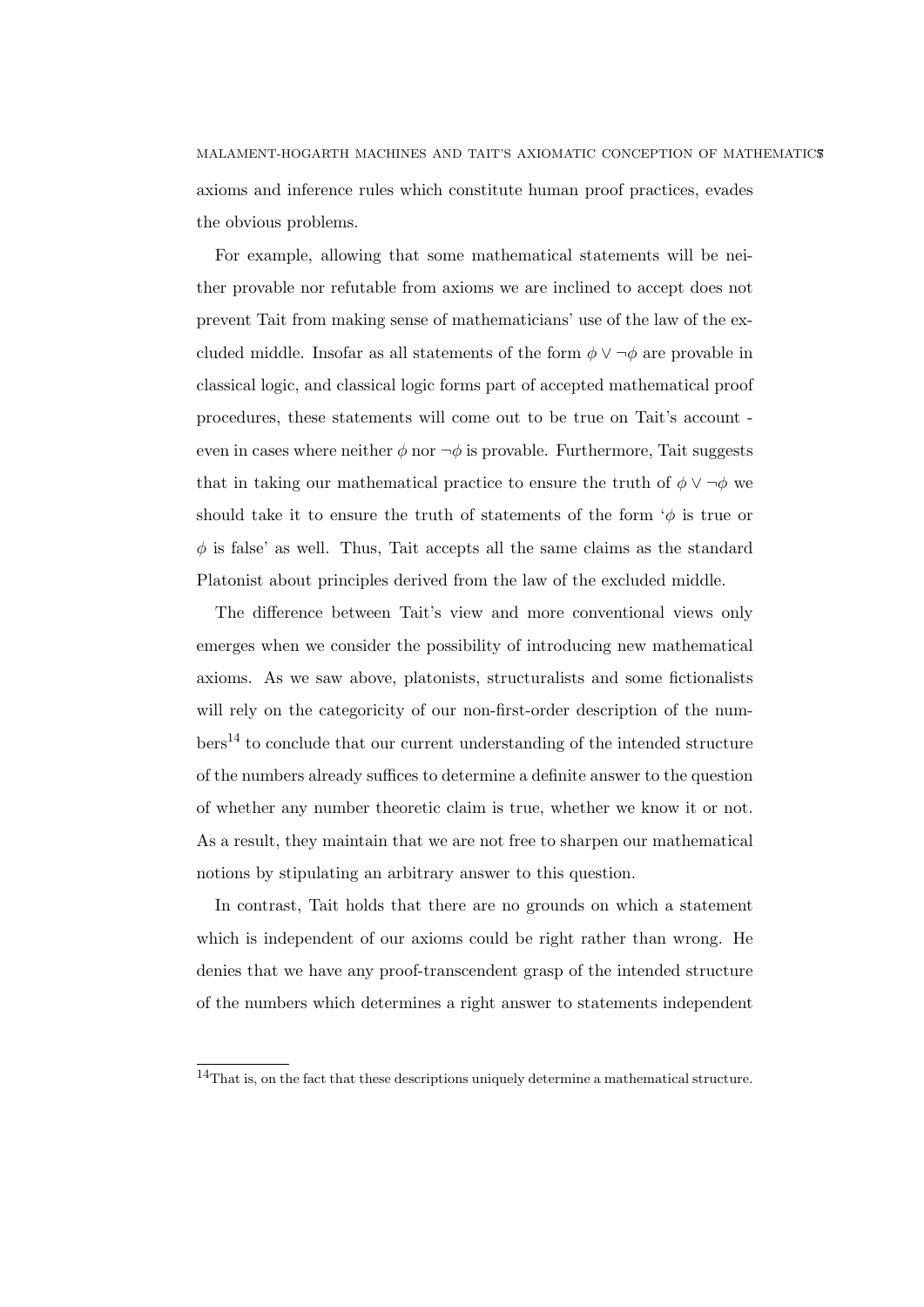of our axioms. As a result we are free to stipulate the truth value of independent mathematical statements at will. Thus, although Tait and the more mainstream philosophers above will both assert that exactly one of  $\phi$ and  $\neg \phi$  is correct. Tait will go further and say that we are free to stipulate which of these statements is correct.

2.4. Warrant. Finally, Tait's axiomatic understanding of mathematics leads him to advance a constraint on mathematical justification which will be the main focus of this paper. He claims that provability is the sole 'criterion' for mathematical truth<sup>15</sup> in the sense that, "the assertion of a mathematical proposition is warranted only by a proof of  $it$ <sup>16</sup>. This claim requires a little unpacking.

One might object that we routinely assert mathematical claims without having access to a proof, for example, in response to looking at a calculator or listening to an expert. However, both of these examples can be accommodated by charitably interpreting Tait to say that proof is the sole source of mathematical knowledge and epistemic justification for believing mathematical claims, in the following sense: one can only by epistemically justified in believing a mathematical claim  $\phi$  by considering a proof  $\phi$  or having evidence which justifies the belief that  $\phi$  is provable. Plausibly, looking at a calculator only justifies us in believing a mathematical claim when it also justifies us in believing that this mathematical claim is provable via whatever process of accepted mathematical derivation the calculator is designed to replicate. Similarly, one might think that testimony from someone who claims to have inspected a proof of some mathematical claim  $\phi$  only justifies acceptance of  $\phi$  if it justifies belief that this person has gone through a proof of  $\phi$  or otherwise justifies belief that this claim is provable.

 $^{15}\!{\rm sec}$  [11] pg. 4, 8-9

<sup>16</sup>[11] pg. 11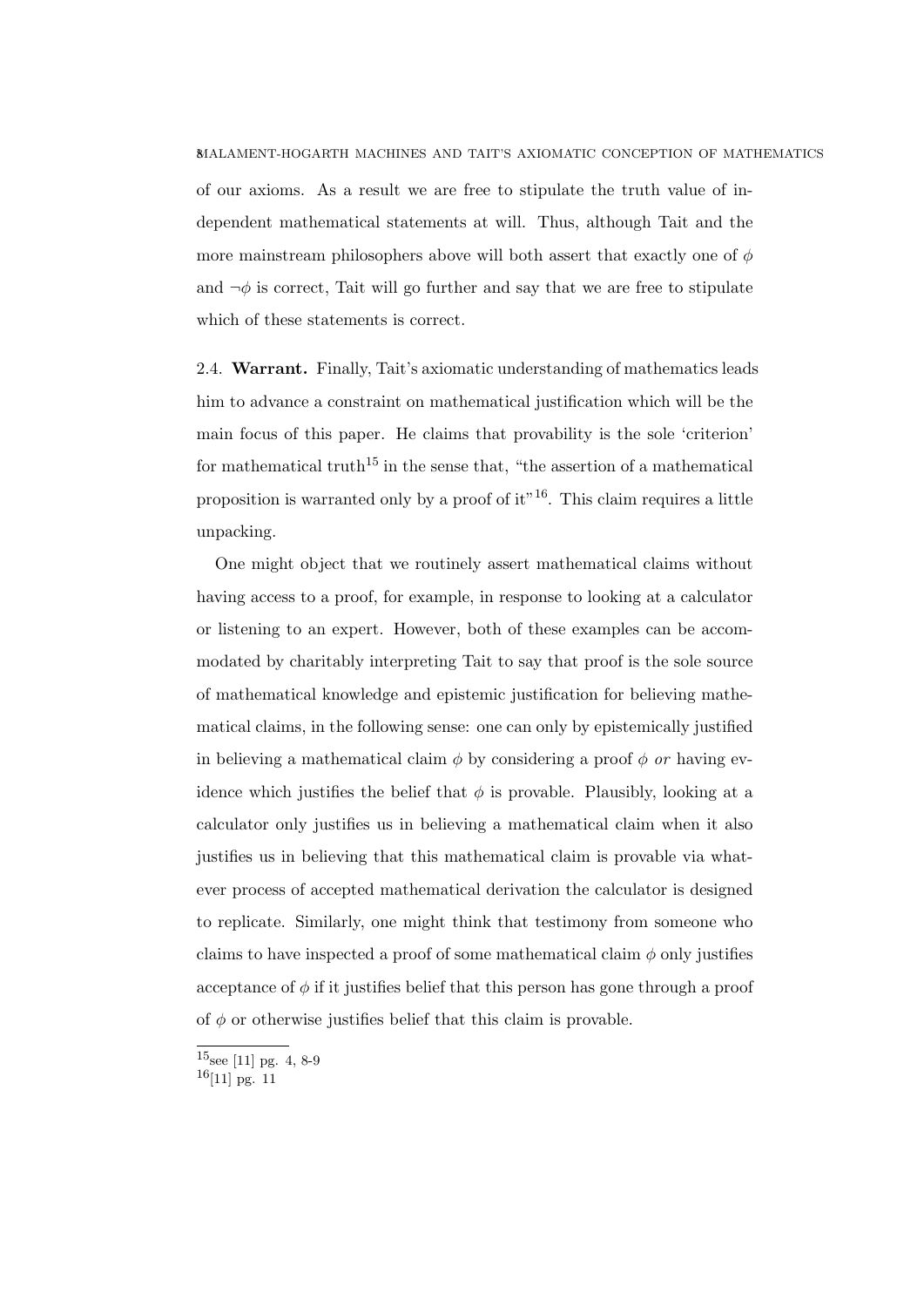Tait motivates the claim that proof is the sole criterion for mathematical truth by appeal to the ideas about axiom choice noted above. Suppose there were (contra the hypothesis above) some independent source of justified mathematical beliefs, which went beyond proofs and reason to think that a given proposition was provable. Plausibly, any such justification would have to involve (apparent) awareness of some 'grounds' besides provability from the axioms, upon which a mathematical proposition could be true rather than false. But such grounds would also have to be "grounds upon which a proposition, undecided by our present axioms, is nonetheless really true or really false."<sup>17</sup> And this in turn, would seem to provide a sense in which the addition of consistent axioms could be wrong. In particular, if some proof-independent method of mathematical learning could teach us that an independent sentence  $\phi$  was true, this would seem to provide a sense in which adding the negation of  $\phi$  to our axioms could be consistent but wrong.

Now, the above argument that proof is the only source of justification for mathematical claims is a purely a priori one, and makes no appeal to contingent facts. Thus if it succeeds, it establishes not only the absence but the in principle impossibility of alternative sources of mathematical justification. I will now attack this claim by arguing that certain physically possible courses of experience (experiences as of performing experiments with hypercomputers) would justify belief in a mathematical statement without justifying belief that this statement was provable.

# 3. Malament-Hogarth Machines and Independent Sentences

My argument begins with the consideration of  $\Pi_1^0$  sentences, that is, simple statements in the language of arithmetic which are writable in the form

 $\frac{17}{17}$ [11] pg. 13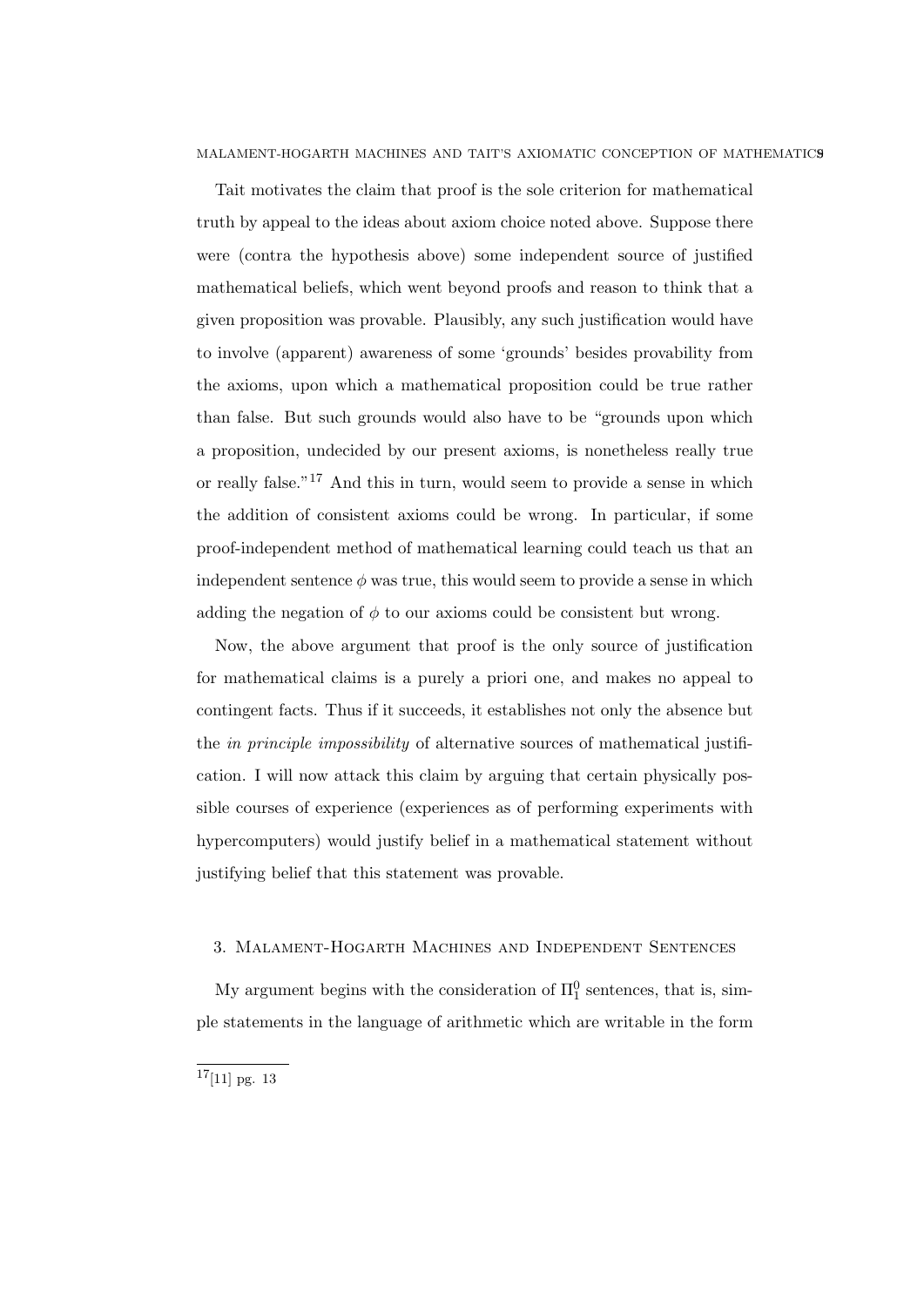$(\forall n) F(n)$  where  $F(n)$  contains only bounded quantifiers<sup>18</sup>. The fact that (as noted above) the premises of Gödel's theorem apply to our mathematical proof practice, ensures that there will be some  $\Pi_1^0$  sentence which this proof practice does not allow us to prove or refute  $[9]^{19}$ .

I will argue that experience with certain physical hyper-computers could justify belief in the truth of such independent sentences. David Malament and Mark Hogarth have pointed out that certain solutions to the equations of general relativity would allow a person (the operator) and a computer to take different paths through space-time in such a way that the following strange thing happens: no matter how long it takes for the computer to signal its result, the operator will receive that signal within a bounded amount of time, e.g., the operator would receive the result within a single day no matter how many steps occur in the computation[7].

A person exploiting this set up would be able to 'compute' things that a Turing machine cannot. Assuming limitations on memory, power and reliability can be overcome, such a person could seek evidence for the truth of an arbitrary  $\Pi_1^0$  sentence  $\phi$  by programming the computer to check all of  $\phi$ 's instances. For example, if they were interested in in the Goldbach conjecture, they would first program a computer to check that 4 is the sum of two primes, 6 is the some of two primes and so on, signaling back if it ever finds an even number that isn't the sum of two primes. Then they would then launch this computer on a path such that any signal sent by the computer would reach them within a day. If they do not receive a

 $^{18}\!{\rm Thus,}$  for example, the Goldbach conjecture states that every even number greater than 2 is writeable as the sum of two primes. This qualifies as a  $\Pi_1^0$  sentence because it requires that  $\forall n \ n = 2 \text{ or } n$  is odd or  $\exists x \leq n \exists y \leq n$  and x is prime and y is prime and  $x + y = n$ , where the property of being prime is itself expressible using only bound quantifiers.

 $19$ The incompleteness theorem applies to any collection of mathematical statements, such as those which could be derived using a particular mathematical practice, which is syntactically consistent, algorithmically enumerable, and sufficiently powerful to capture certain basic facts of number theory. It tells us that, any such collection will fail to include both some  $\Pi_1^0$  sentence and its negation.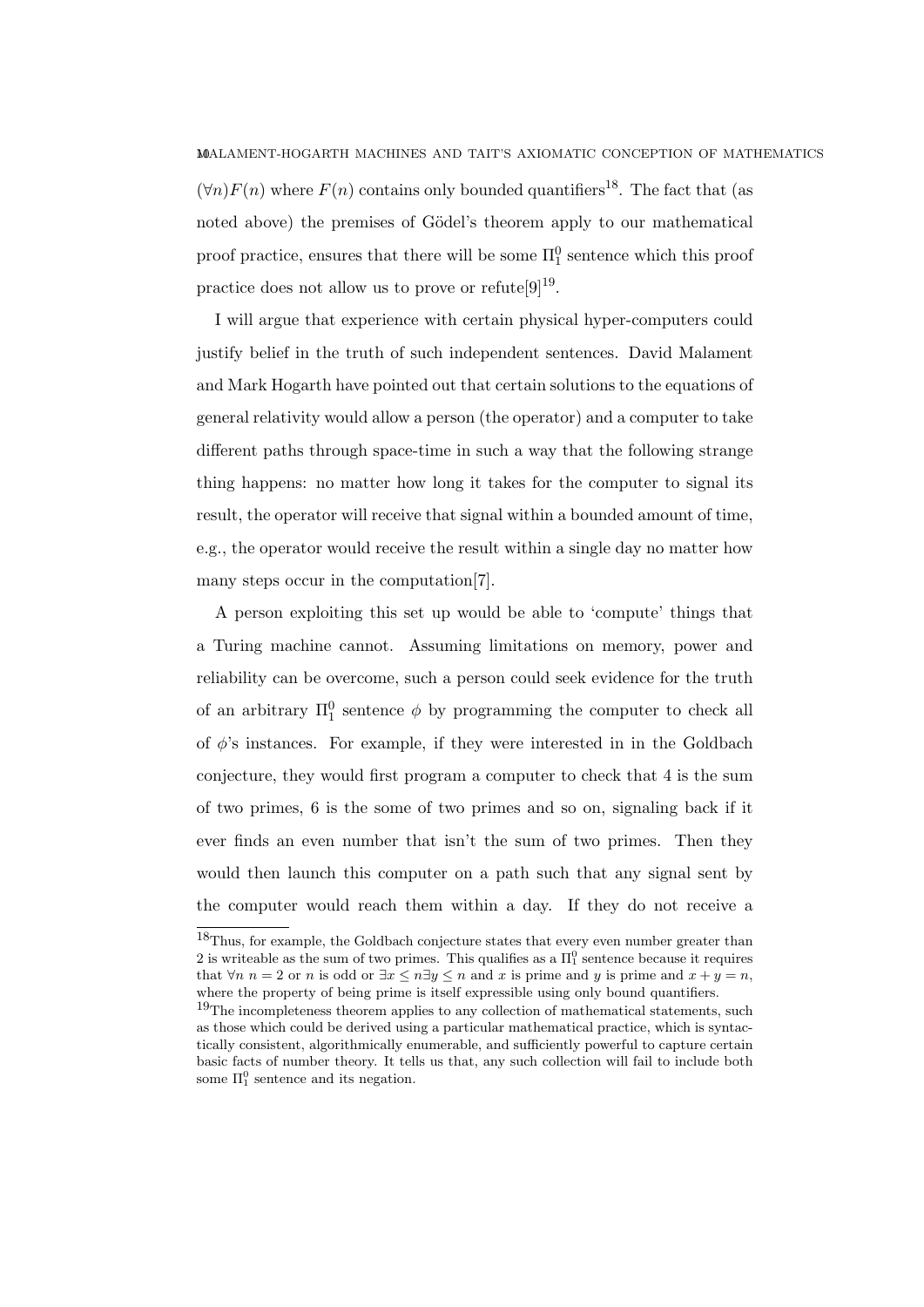signal within this day (and if there is no stage at which the computer fails to transition as required by its program) then we can infer the Goldbach conjecture is true. Call the whole system consisting of the computer, means to launch the computer through a suitable region of space-time and the signaling mechanism a Malament-Hogarth (or MH) machine. MH machines can be made to test every  $\Pi_1^0$  sentence using the strategy just described<sup>20</sup>.

Discussion of Malament-Hogarth machines in the literature has centered on questions about the physical possibility of the space-time structure needed for an MH machine as well as whether MH machines would count as computers. For my purposes, however, all that will matter is that some course of experience could justify the belief that one was dealing with such a machine. I will argue that, contra Tait's claim, experiences as of dealing with an MH machine can epistemically justify belief in an independent  $\Pi_1^0$  sentence without justifying belief that this sentence is provable $^{21}$ .

 $20$ The standard definition of an MH machine in the literature requires that the machine only go through stages corresponding to natural numbers, i.e. it computer accepts the  $\Pi_1^0$  sentence iff no actual integer provides a counterexample. However, one thing that's at issue here is whether we can think thoughts which distinguish a unique structure  $\omega$  from various 'nonstandard models'. Therefore, I adopt a less restrictive notion which merely requires an MH machine to include a computer which checks 0 and then (provided no counterexample has been found) checks the successor of any stage it checks.

 $21$ The reader may wonder why I don't take the much simpler route of simply arguing that our continued failure to find a contradiction while working with certain proof systems (e.g., ZFC set theory) gives us reason to accept the sentence expressing the arithmetical consistency sentences for these practices.

However, there is a significant line of worry in the literature about whether merely using a system without encountering a contradiction can give us reason to believe that that system is consistent, or whether the reason it gives us can be sufficient to let us qualify as having knowledge. Following Frege, some philosophers have argued the numbers differ from one another so radically that "in the absence of proof, we should not expect numbers (in general) to share any interesting properties."<sup>22</sup> and hence that dealings with any number of finite cases where some number has failed to code a proof of  $0=1$  in a given proof system S can never provide us with any justification at all for the belief that some (untried) number fails to code a proof of contradiction in S. Less radically, it is sometimes argued that dealings with particular cases always provide us with a biased sample - with knowledge of what holds for small numbers and short proofs, and that such knowledge provides no basis for justified generalization to the claim that all numbers have a certain property or that no larger proof is possible.[10]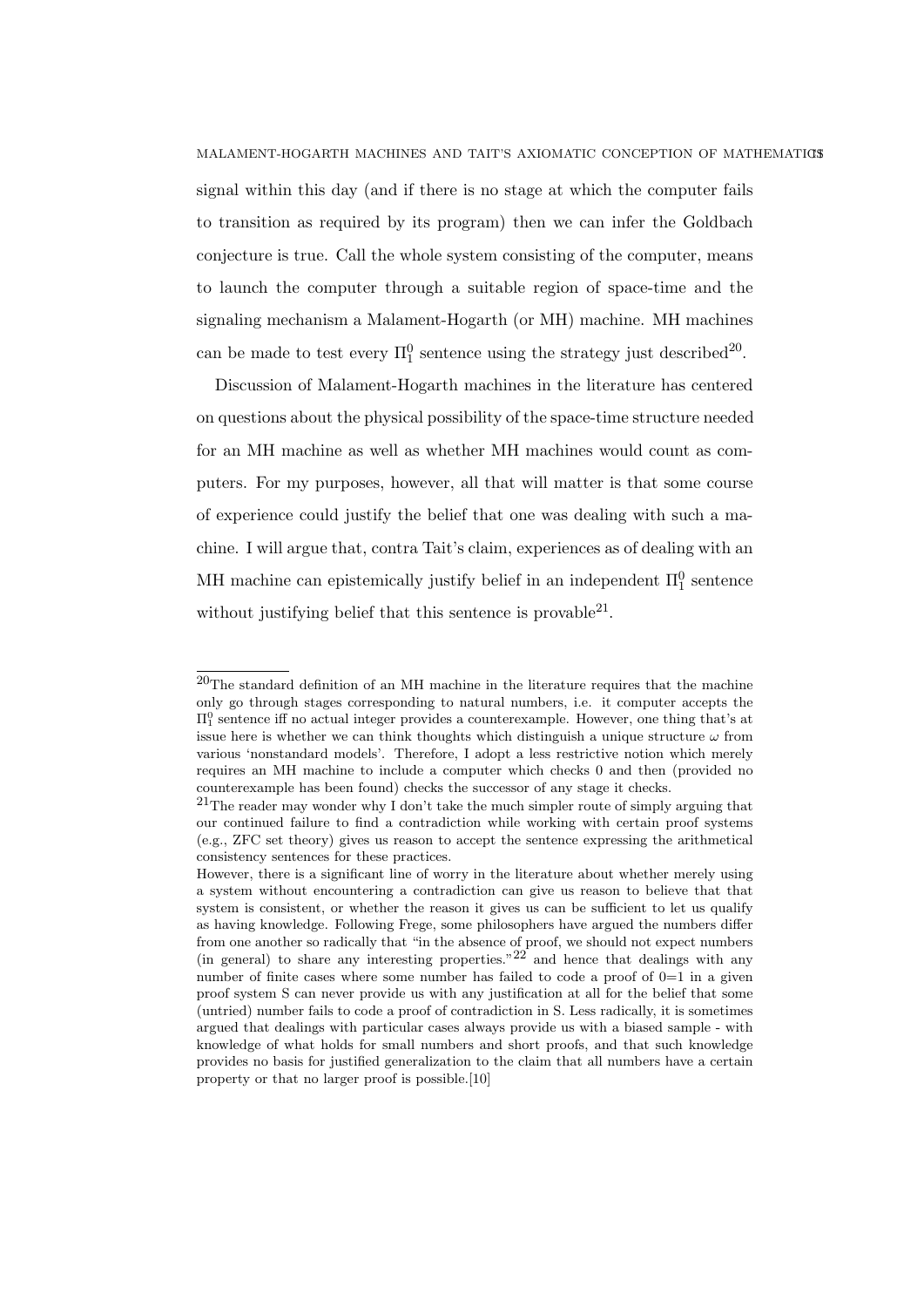### 4. Believing in MH machines

It seems fairly clear that experiences which justified the belief that one was dealing with a genuine MH machine could thereby suffice to justify believing the mathematical result indicated by the that machine. After all dealings with a calculator can justify mathematical beliefs, and a MH machine merely performs infinitely many such computations. All that remains to show is that some experience could justify the belief that one was dealing with an MH machine. To this end, let us consider, in detail, what is required to justify such a belief.

First, one must believe that one's universe has the right kind of space-time structure. Could any experience justify this belief? I take the existence of actual evidence-heavy debates about whether the laws of physics are compatible with the needed space-time features to suggest that it can [4, 3]. Moreover, the history of physics gives a straightforward picture of the kind of evidence which would suffice to justify such a belief.

Second, one must believe that a computer (or machine if you prefer) can be constructed with access to sufficient memory and power. Turing machines, as mathematical abstracta, are allowed to use an unbounded amount of memory and operate for indefinitely many stages. However, the ordinary computers that we build only have access to a finite amount of memory and power. These facts present a problem since an unbounded amount of memory and indefinitely many operations are needed to check arbitrary  $\Pi_1^0$ sentences.

A traditional answer to worries about energy in discussions of the physical possibility of (memory-limited versions of) MH machines draws on the fact that the computer doing the computations travels infinitely far: one

I avoid this obstacle by providing an apparent counterexample to Tait's thesis which does not depend on the claim that a history of safe use of a mathematical theory can provide justification sufficient for knowledge of the claim that that theory is consistent.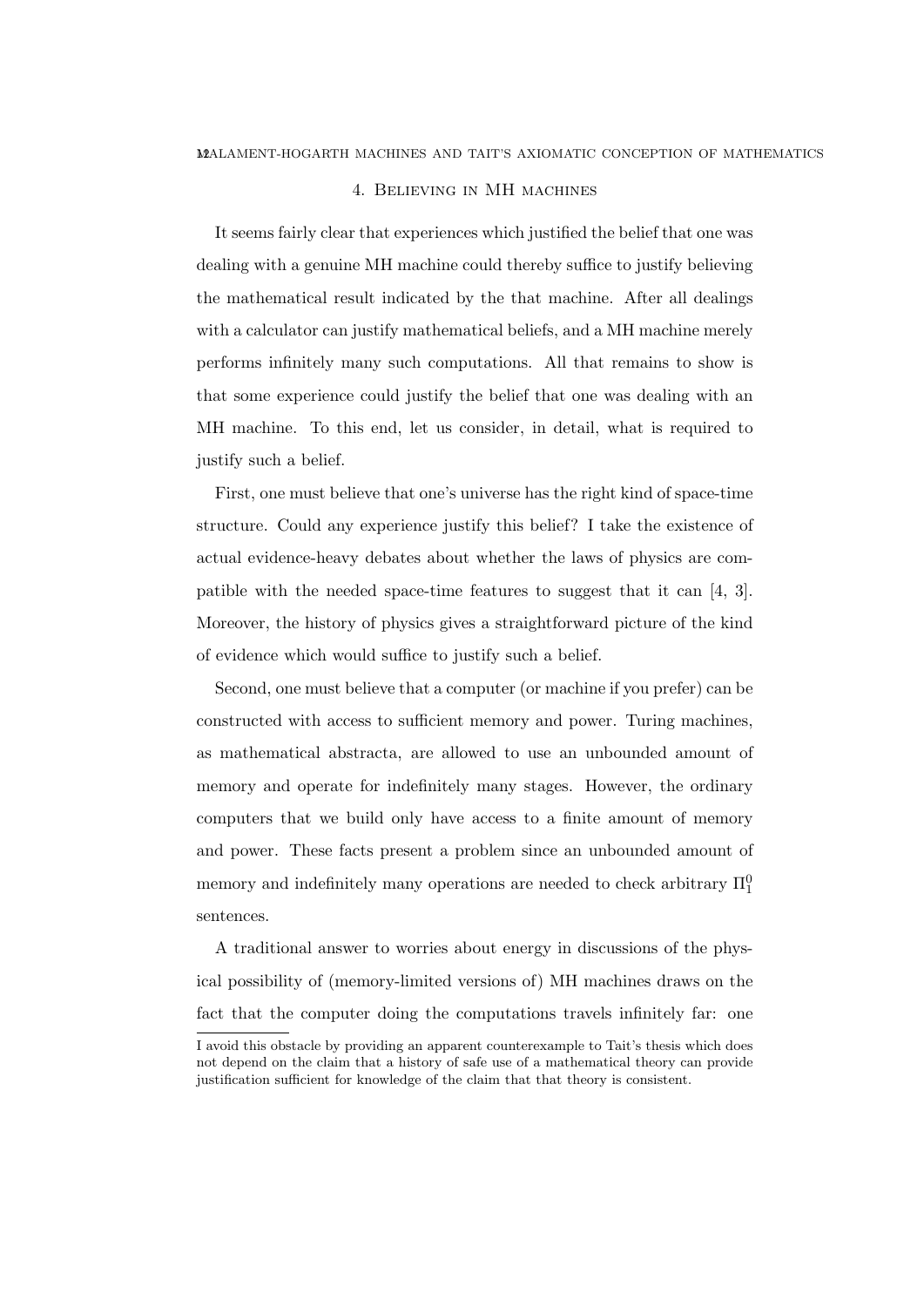could build the computer to harvest energy as it travels[1]. In a universe like that theorized by some early twentieth century astronomers, matter appears spontaneously in empty space at a certain rate. This would provide a guaranteed source of energy which the machine could harvest on its journey. Similarly, the computer could draw on this energy (converting to matter as needed) to construct further memory cells as necessary.

Alternately, in a 'gunky' universe which allows for complexity at an arbitrarily small scale there is a more elegant solution to concerns about power and memory. With the same strategy used by the electronics industry (shrink components to pack more functionality into a smaller, and hence more energy efficient, package) the computer could continually replace itself by a more efficient copy using less energy but with more memory. Provided one increases efficiency at a sufficient rate the total energy needed would be finite.

Third, one needs to believe that the traveling computer one has constructed is sufficiently accurate to perform as designed throughout its journey. Suppose that the computer being launched has some constant (independent) probability  $\epsilon > 0$  of making an error at every given stage in the computation. Then probability that the computer makes it through  $n$  stages without failure is  $(1-\epsilon)^n$ . Thus, the probability of completely correct performance goes to  $0$  as  $n$  goes to infinity. So it would seem that the probability that a Malament-Hogarth machine has worked as intended when verifying a  $\Pi_1^0$  sentence should be 0. For a related discussion see [2].

However, we can apply the same strategy we used above to make our MH machine as reliable as desired. As well as increasing in capability over time we engineer our computer to improve its reliability as well. Well known techniques in circuit design redundancy and error correction can be used to arbitrarily reduce the probability of an error. By increasing reliability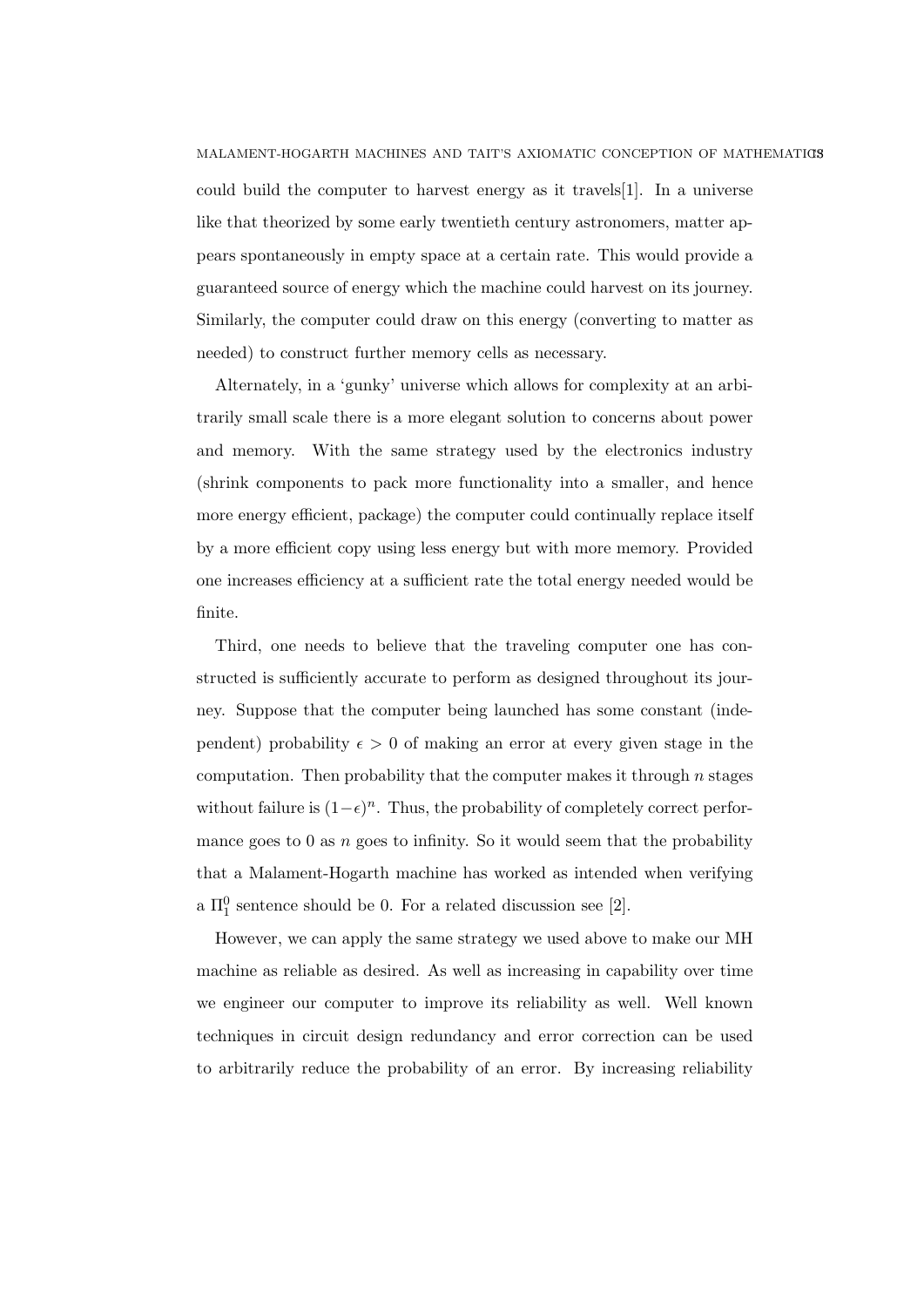sufficiently quickly we can make the overall chance of machine malfunction arbitrarily small. In this way, dealings with an MH machine can produce degrees of justification which come arbitrarily close to one's justification for believing one's overall physical theory is correct.

Alternately, if you don't like the idea of engineering an indefinitely selfimproving computer as above, one can also circumvent worries about energy and error-rates by appeal to possible physical laws which directly constrain the behavior of physical objects that can be used to build a computer. One can imagine an MH machine computer whose basic components were fundamental particles whose behavior was completely determined by fundamental physical laws. In this way there seem to be conceivable and elegant systems of fundamental physical laws which would imply the perfect functioning of various simple building blocks for an MH machine, and hence the perfect functioning of the MH machine as a whole. As no truly bizarre physical laws are required for this scenario, we have every reason to believe that some course of experience would justify concluding that one had built an MH machine in such a manner.

Of course, neither of the accounts above eliminate the possibility of systemic error, e.g, the epistemic possibility that the general physical theory which you used to calculate error rates when designing the MH machine could be incorrect. I have provided some reason for thinking that one's justification for believing one had launched a genuine MH machine could approach one's justification for accepting our most certain physical theories. But, if mathematical knowledge required a substantially different and higher standard of justification than physical knowledge, it might seem that this degree of justification could never suffice to underwrite mathematical knowledge. As a result one might worry that dealings with an MH machine could never provide *sufficient* justification to ground mathematical knowledge.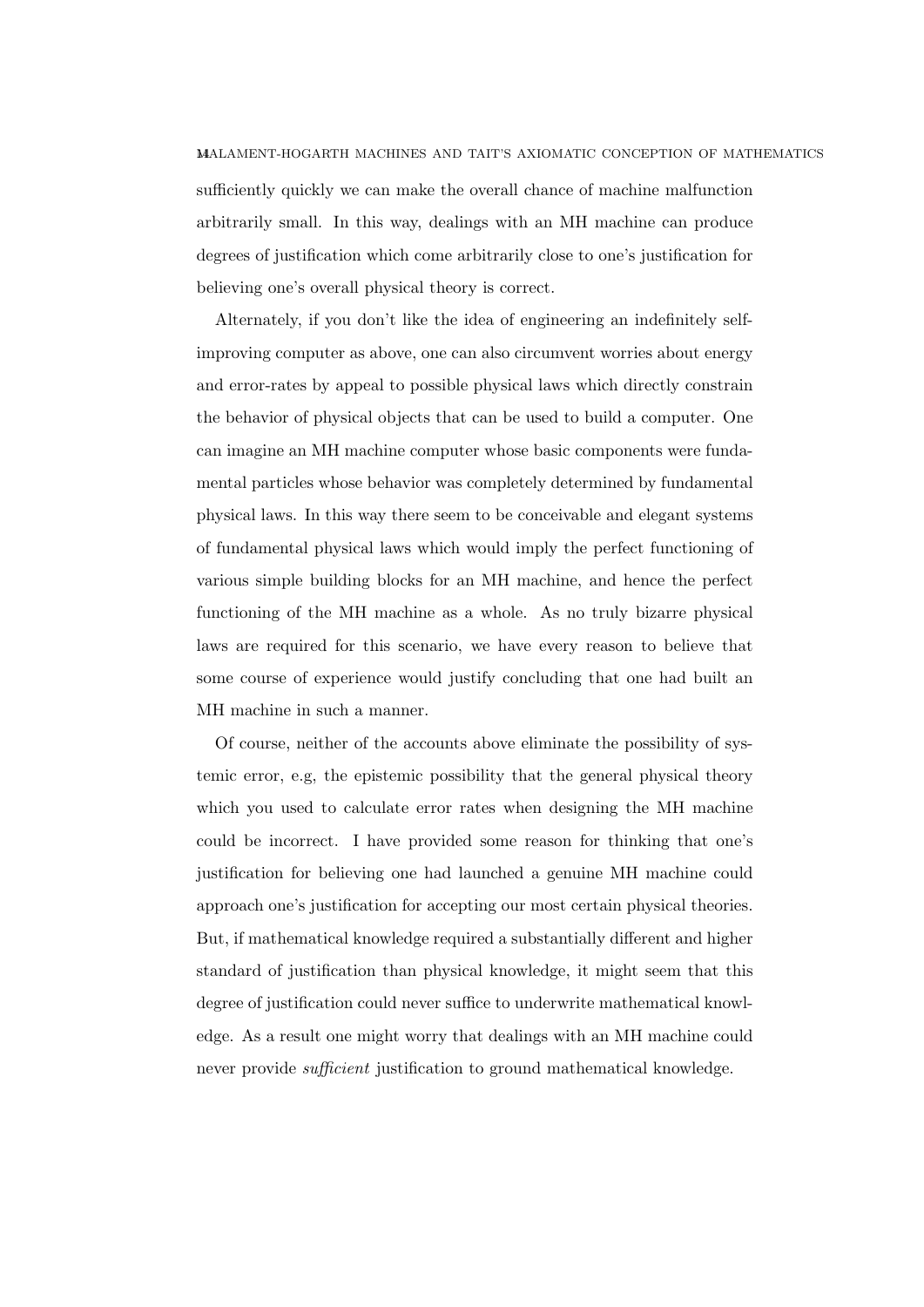Note, however, that we cannot say that mathematical knowledge requires certainty on pain of ruling out mathematical knowledge by testimony. And it would seem that beliefs about the physical structure of space and the components in an MH machine can acquire justification on par with one's justification for believing a credible mathematical witness. Thus, it would seem that experiences can provide us with at least the degree of justification which suffices to grant us mathematical knowledge in cases where we learn we new mathematical truths by accepting credible mathematical testimony.

In light of these considerations, I conclude that a suitable course of experience could justify someone in believing that they had built a working MH machine and thereby in believing any  $\Pi_1^0$  sentence which this machine appeared to verify.

### 5. Responses

Now let us return to Tait. I have argued above that dealings with a Malament-Hogarth machine could justify asserting  $\Pi_1^0$  sentences, even when those sentences are unprovable. This is in direct conflict with the central tenets of Tait's account of mathematics which, as we saw, require that (evidence for) proof be the only possible source of justification for asserting a mathematical claim.

I will conclude by considering some responses to the line of argument above.

5.1. Epistemic vs. Pragmatic Justification. First, defenders of Tait might resist my claim that experiences as of dealing with MH machines can provide *epistemic* reason for accepting  $\Pi_1^0$  sentences. Perhaps such experiences don't show that the relevant  $\Pi_1^0$  statement currently expresses a truth, but only provide pragmatic reasons to study 'systems of number theory' where this sentence is accepted as an axiom.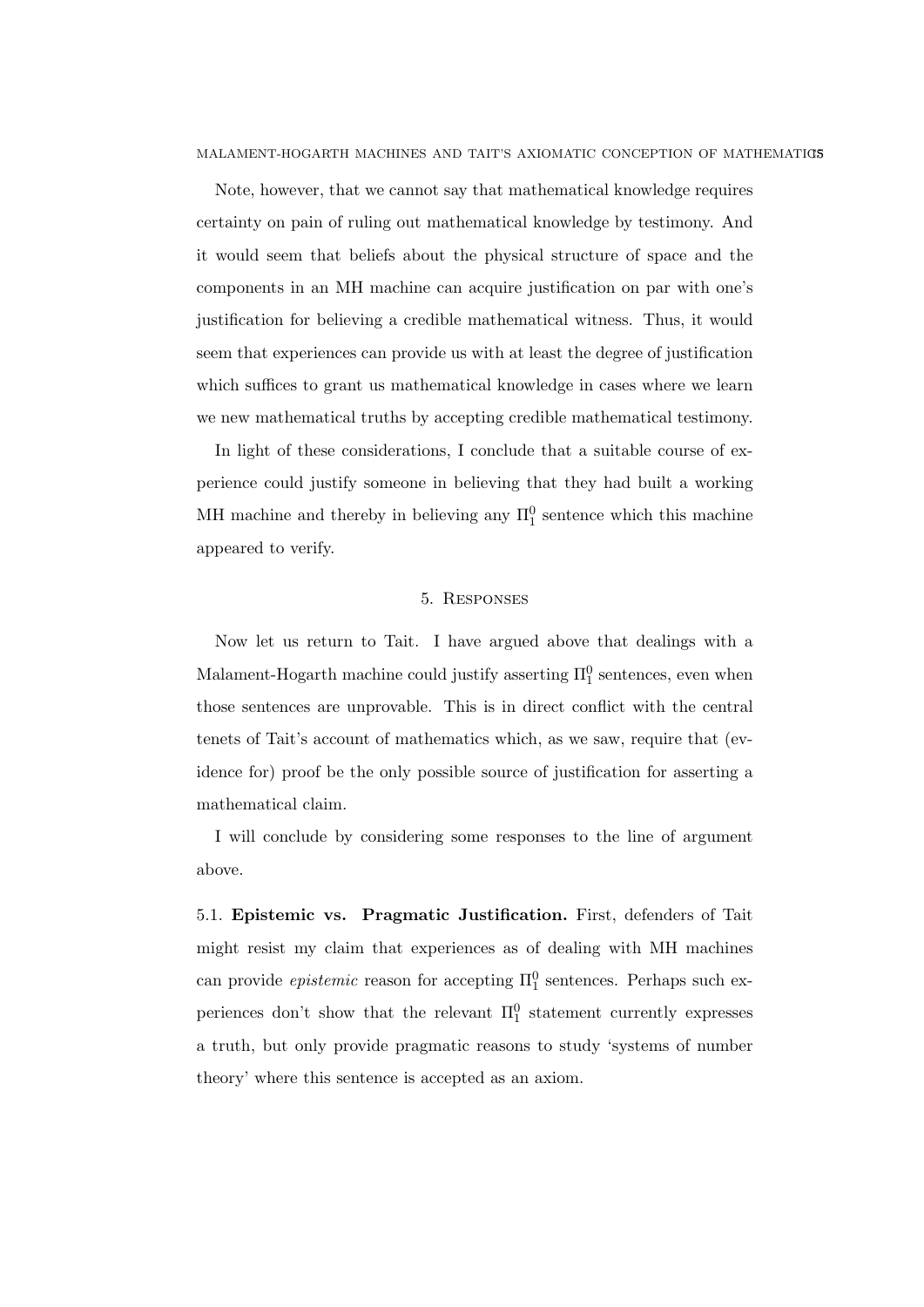Although immediately unintuitive, this way of understanding the relationship between observations as of MH machines and number theoretic facts can be motivated somewhat by considering an analogy to geometry. The great success of Euclidean geometry in describing  $space^{23}$  made it practically useful and convenient for the Greeks to study mathematical systems which included the parallel postulate. It is plausible that adopting (or rejecting) the parallel postulate for reasons like these does not involve learning that any antecedently understood mathematical statement expresses a truth. Instead, it involves pragmatically choosing to study a given mathematical system, because facts about this system appear to have a certain desirable relationship to facts about the external world. At first glance the role which I have argued that MH machines can play in justifying number-theoretic beliefs can seem similar to the role of physical applications in motivating the choice of axioms for geometry.

However, I think this kind of defense is ultimately quite difficult to maintain. Accepting it would require us to reject a certain aspect of mainstream mathematical practice (or at least, mainstream mathematical belief-revision dispositions) as irrational. If experience just makes it rational to study systems in which a certain axiom is true, we ought not to conclude that a mathematical statement is false in response to failures of these applications, but only (at most) that other mathematical systems deserve attention as well. And in the case of geometry this is exactly what happened. When experience motivated the study of non-euclidean geometry we did not say euclidean geometry was wrong but only that other kinds of geometry were worth studying as well. In contrast, in the case of arithmetic our dispositions to revise beliefs are quite different. Learning that an MH machine 'verified' a  $\Pi_1^0$  sentence would make people say that they were wrong to ever believe

 $23$ At least near earth for the kind of low-tech uses that can ignore relativistic effects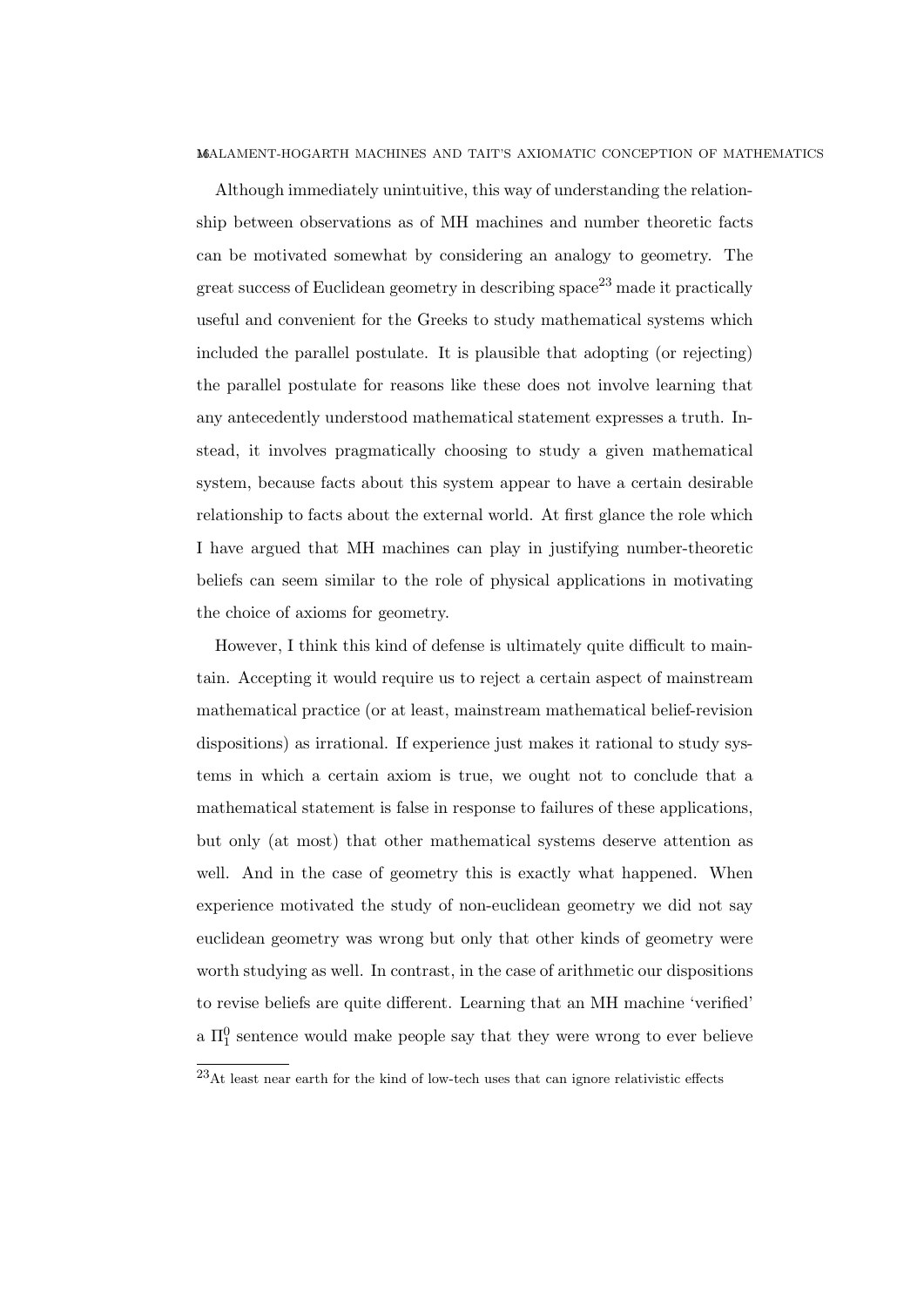its negation. Thus, in contrast with the geometrical case such an experience would lead us to dismiss our previous beliefs as wrong about the numbers rather than right about some other system.

5.2. Exception for  $\Pi_1^0$  Sentences? Second, some readers may feel that the counterexample presented in this paper is not very deep, because it depends on exploiting special features of the simplest possible kind of independent statements - independent  $\Pi_1^0$  sentences. Thus, one might think that although I have presented a genuine counterexample to Tait's view as stated, my objection can easily be handled by a simple modification of Tait's view which takes  $\Pi_1^0$  sentences to be a special exception to his general claim that there can be no "grounds upon which a proposition, undecided by our present axioms, is nonetheless really true or really false." I will now argue that no such quick fix solution can be given, without giving up central parts of Tait's view.

 $\Pi_1^0$  sentences are special in the following sense: if a  $\Pi_1^0$  sentence is consistent then it is true<sup>24</sup>. Because  $\Pi_1^0$  sentences have the form  $\forall x \phi(x)$  where  $\phi(x)$  is quantifier free, if such a sentence is false then there is some particular number n which constitutes a counterexample. Since  $\phi$  lacks any unbounded quantifiers, this latter statement will be provable via basic arithmetic rules. As a result, uncontroversial set theoretic reasoning about the numbers allows us to prove that any  $\Pi_1^0$  sentence of arithmetic which is independent from our overall theory (or even just the part of it summarized by the Peano Axioms) must be true[8].

More traditionally realist readers (like myself) will be inclined to think that these considerations point out a clear ground upon which a mathematical sentence which is independent of our axioms can be right rather

<sup>&</sup>lt;sup>24</sup>i.e. if one can add a  $\Pi_1^0$  sentence to any proof practice which (like ours) contains the Peano Axioms and first order logic, then this sentence expresses a truth [finalcheck!]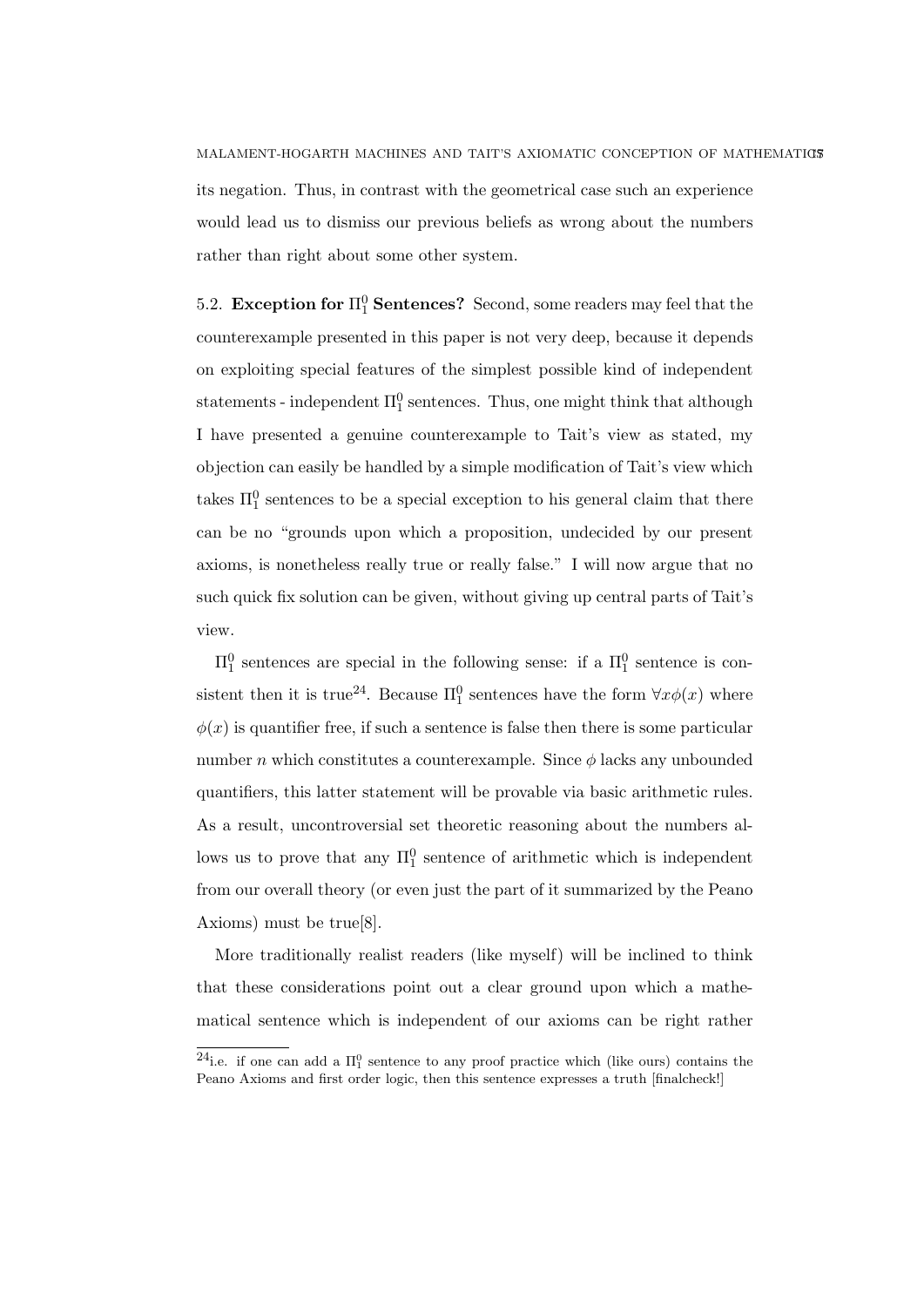than wrong. Objective facts about derivability in formal systems like PA combine with our expectations about the relationships between arithmetical sentences and derivability to ensure that independent  $\Pi_1^0$  sentences are "really true" despite our inability to prove this fact.

However, I do not think that Tait could accept the above argument. The argument above crucially turns on taking our beliefs about the numbers to latch on to objective proof-transcendent facts about derivability in formal systems, and make the truth or falsehood of undecidable sentences reflect these objective facts. Allowing this immediately threatens Tait's core motivating idea that our choice of axioms in mathematics is not a matter of speculating about some independent partly understood subject matter.

If one allows that there are such objective and determinate proof-transcendent facts about derivability in formal systems, and that the meanings of our words can latch on to these facts then these facts about provability would seem to constitute a legitimate subject matter for investigation. Which sentences are provable from which formal systems? Thus, there would seem to be a portion of mathematics at least (the study of derivability in formal systems) where "even the most elementary computations, deductions and propositions" are answerable to "a reality which we, at best, can only partially comprehend and about which we could be wrong."<sup>25</sup> Thus, I think Tait must deny that our talk about consistency and derivability latches on to any such proof transcendent facts about derivability<sup>26</sup>.

 $25[11]$  pg.4

<sup>26</sup>Admittedly, adopting this line of response raises serious problems of its own. For example, what sense are we to make of Tait's own talk of consistency when saying that, e.g., inconsistency debars an axiom system from giving meaning to our mathematical claims? If claims about consistency are only determined to have a particular truth value by being derived in some axiom system, what axiom system is relevant to Tait's claim? If the relevant axiom system is the total collection of mathematical claims we are inclined to accept, there's a prima facie problem. This system (presumably) cannot prove its own consistency $[6]$ . If there is not a finite demonstrable inconsistency in our axioms, then the question of whether the total collection of axioms that we are inclined to accept determine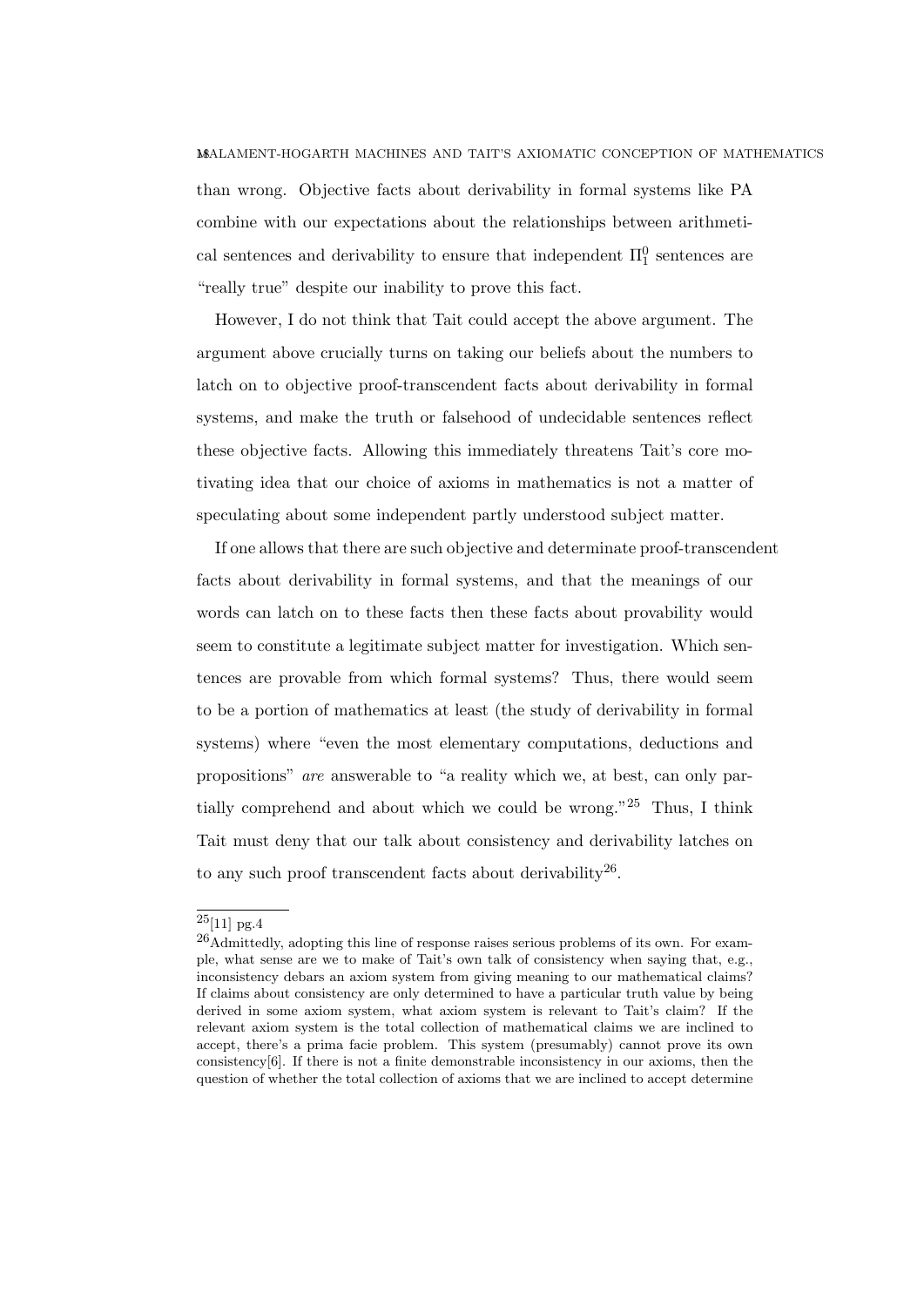Furthermore, it is not clear that Tait can accept the above account of provability for  $\Pi_1^0$  sentences while maintaining that we are free to stipulate right answers to any quantified sentences in the language of arithmetic. If considerations of consistency are sufficient to provide a sense in which all  $\Pi_1^0$  sentences are "really" right or wrong (even in cases where they are not derivable or refutable) then similar considerations allow us to ground the truth-value of all arithmetic sentences. Thus, in attempting to make a special exception for  $\Pi_1^0$  sentences we end up extinguishing any role for stipulation in arithmetic and instead force it to answer to an independent .

The key point to note is that there is a direct relationship between whether a sentence with  $n+1$  quantifier alternations is true and the facts about what true (or false) statements with n quantifier alternations can be proved from it. In particular, a sentence that begins with a universal quantifier and includes  $n+1$  quantifier alternations followed by some formula containing only bounded quantifiers (called  $\Pi_{n+1}^0$  sentence) is true if and only if it adding it as an axiom to Peano Arithmetic does not allow one to prove some false  $\Sigma^0_n$ sentence, (i.e., some statement that begins with an existential quantifier and includes  $n$  quantifier alternations followed by a formula with only bounded quantifiers). To see why this is so, consider the example of arbitrary  $\Pi^0_2$  sentence  $\forall x \exists y \psi(x, y)$  where  $\psi$  is a formula in the language of arithmetic with only bounded quantifiers. This sentence is false iff  $\exists x \forall y \neg \psi(x, y)$  is true, i.e, if there is some number n such that  $\forall y \neg \psi$ n  $S \circ S \cdots \circ S(0), y$  is true. But, from  $\forall x \exists y(x, y)$  one can derive (over Peano arithmetic) the negation of each such instance. Thus, an arbitrary  $\Pi_2^0$  sentence is false if and only if adding it as an axiom allows you to derive some false  $\Sigma^0_1$  sentence.

a consistent and hence true mathematical system, or an inconsistent (and hence meaningless) one will turn out to have the same status as independent  $\Pi_1^0$  sentences. This seems like an odd consequence. It also seems odd that it in stipulating facts about arithmetic we could thereby determine facts about what alternative choices of axioms would have been meaningful.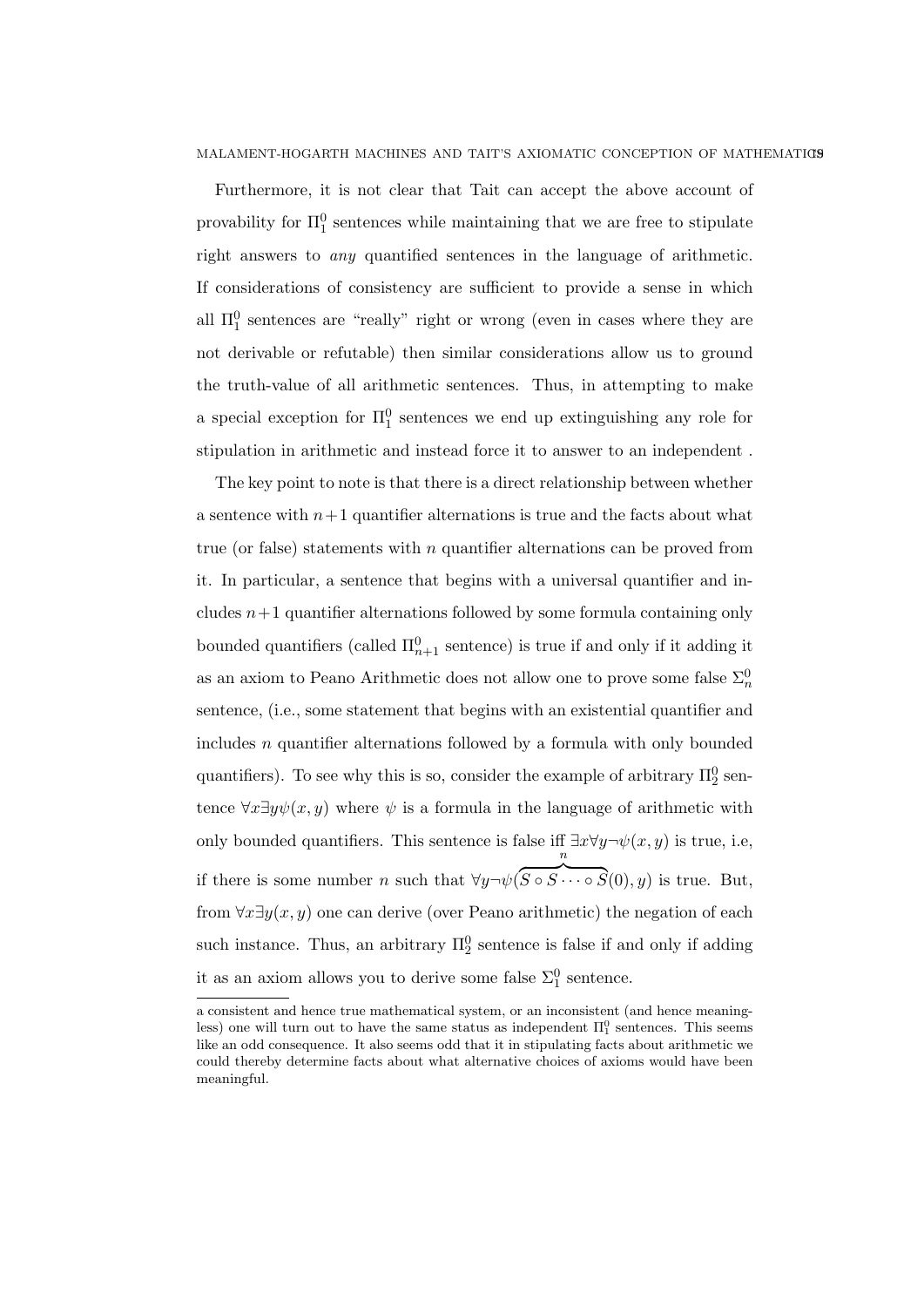As a result, if we are only free to stipulate new mathematical axioms in a way that honors our current expectations about the relationship between provability and truth in arithmetic, then if our hand is forced with regard to  $\Sigma^0_n$  sentences it will be forced with regard to  $\Pi^0_{n+1}$  sentences as well. But, noting this fact allows us to inductively show that our lack of any freedom to choose truth values for bounded sentences permeates all the way up, and we are never free to choose how to settle the truth value of any quantified sentences in the language of arithmetic. We can inductively fix mandatory truth values for all such sentences as follows:

- $\Pi_0^0 = \Sigma_0^0$  sentences are true iff they are provable in PA.
- $\Sigma_{n+1}^0$  sentences are true iff the  $\Pi_{n+1}^0$  sentences which form their negations are false
- $\Pi_{n+1}^0$  sentences are true iff adding them to Peano Arithmetic as an axiom does not allow you to derive some false instance, i.e., a false  $\Sigma_n^0$  sentence.

Finally, even if Tait could somehow motivate making a special exception for  $\Pi^0_1$  sentences but not more complex sentences of arithmetic, he would still run into a version of the problem presented by MH machines. Hogarth has demonstrated that variants of the MH machine can be constructed to check arbitrary sentences in the language of number theory [7]. The key idea is to consider a Malament-Hogarth machine which spawns other MH machines. Thus, to check the truth of a  $\forall x \exists y \phi(x, y)$  sentence one builds a computer which checks whether  $\exists y \phi(1, y)$ , by building and launching a standard MH machine computer which is set to look for a y such that  $\exists y \phi(1, y)$ , and radio back to the main computer if it ever finds one. If the main computer doesn't receive a signal within the relevant interval, it decides that  $\neg \exists y \phi(1, y)$  so it has found a counterexample, and it radios back that  $\forall x \exists y \phi(x, y)$  must be false. If it does receive a signal from the child computer it decides that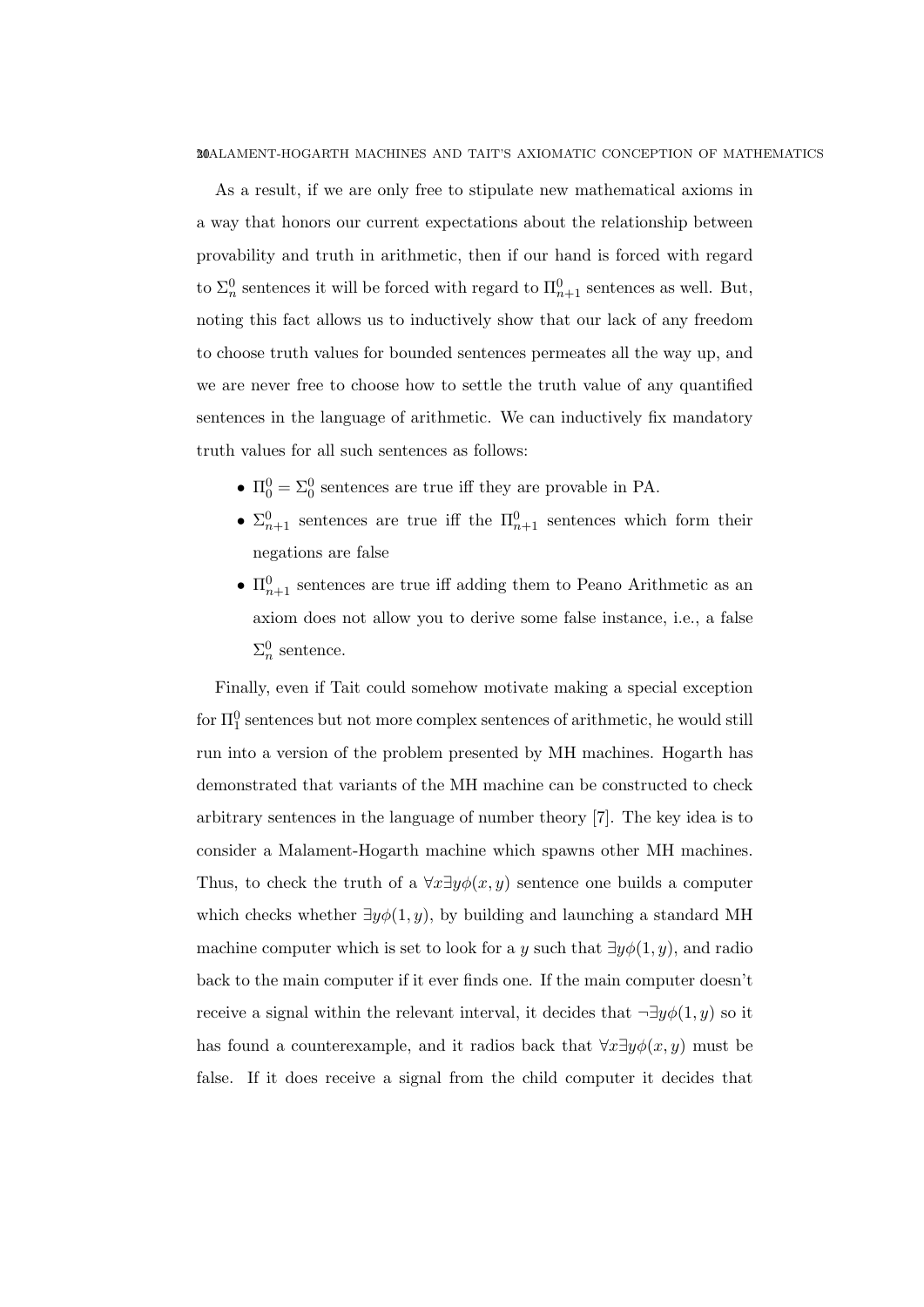MALAMENT-HOGARTH MACHINES AND TAIT'S AXIOMATIC CONCEPTION OF MATHEMATICS  $\exists y \phi(1, y)$  is true and proceeds to check whether  $\exists y \phi(2, y)$  and all other instances in the same way, using the property of MH machines to accomplish all this checking in bounded time for the operator. Thus, if we do not hear back from the master computer within the relevant interval we can conclude that the relevant  $\forall x \exists y \phi(x, y)$  sentence is true. A similar extension of the machinery allows one to check the truth of all arithmetic sentences. Thus, it would seem that the possibility of getting (partly empirical) justification for believing arithmetical statements which are independent of all axioms we are inclined to accept is not limited to  $\Pi_1^0$  sentences.

# 6. Conclusion

In this paper I have argued that experiences as of creating a Malament-Hogarth machine could provide epistemic justification for believing independent mathematical sentences, justification which does not appeal to any reason to think these statements are provable from axioms we are disposed to accept.

If this is correct it constitutes a counterexample to Tait's claim that proof is the only possible source of warrant for asserting a mathematical claim. And insofar as we have seen that central features of Tait's axiomatic understanding of mathematics lead him to the conclusion that only proof can justify mathematical claims, reason to deny this epistemic claim casts doubt on this theory as a whole.

Our discussion of MH machines also provides reasons for doubting projectivist and pragmatist approaches to truth in arithmetic. We have seen in the pages above that we expect the right answers to questions about the numbers to be reflected by certain constraints on how it is metaphysically possible for infinite physical systems like MH machines to behave. Insofar as this is the case, we are not free to pragmatically stipulate right answers.